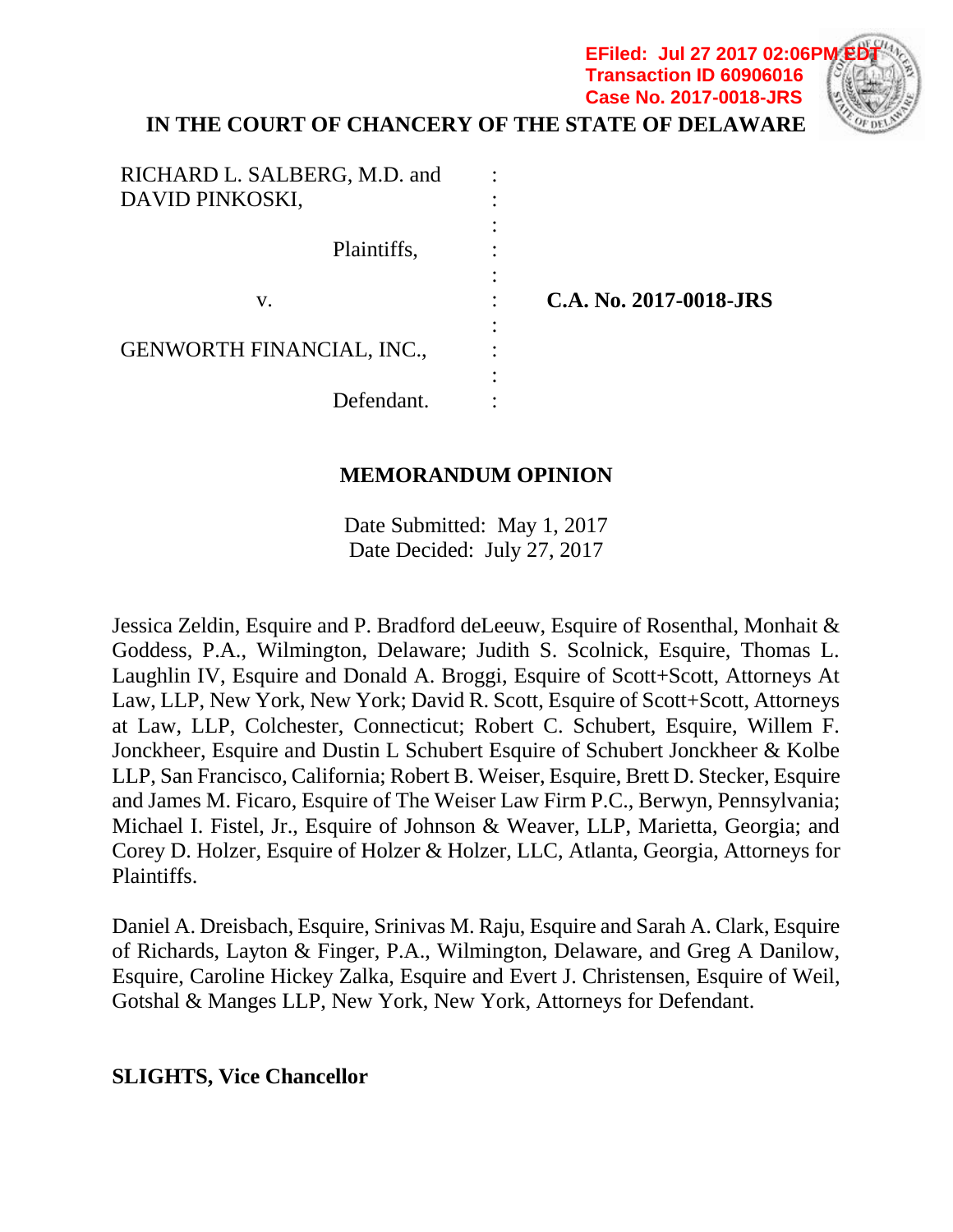Plaintiffs, Richard L. Salberg, M.D. and David Pinkoski, filed a Verified Complaint Pursuant to 8 *Del C.* § 220 (the "Complaint") to compel Defendant, Genworth Financial, Inc. ("Genworth" or the "Company"), to produce unredacted copies of documents that Genworth claims are subject to the attorney-client privilege. These same Plaintiffs, represented by the same counsel, previously filed derivative claims in this Court alleging breaches of fiduciary duties by Genworth's board of directors and several of its officers (the "Derivative Action"). The derivative claims are still pending.<sup>1</sup>

On October 23, 2016, after the Derivative Action was filed, Genworth announced that it had agreed to be acquired by China Oceanwide Holdings Group, Co., Ltd. ("China Oceanwide") (the "Merger"). Shortly after the announcement of the Merger, Plaintiffs made a demand on the Company to produce documents they believed would reflect whether Genworth's board of directors considered the value of the derivative claims in negotiating the merger consideration with China Oceanwide. Genworth responded to the demand and produced hundreds of pages of responsive documents. Many of these documents, however, were heavily redacted

 $<sup>1</sup>$  The parties have agreed that the Court's decision on a motion to dismiss the Derivative</sup> Action, *sub judice*, should be delayed based on the expectation that the Merger, if it passes regulatory approvals, would close sometime this summer or early fall. *See Genworth Fin., Inc. Consol. Deriv. Litig.*, C.A. No. 11901-VCS, Letter to the Honorable Joseph R. Slights III from Srinivas M. Raju, dated May 5, 2017 (Trans. ID 60560783).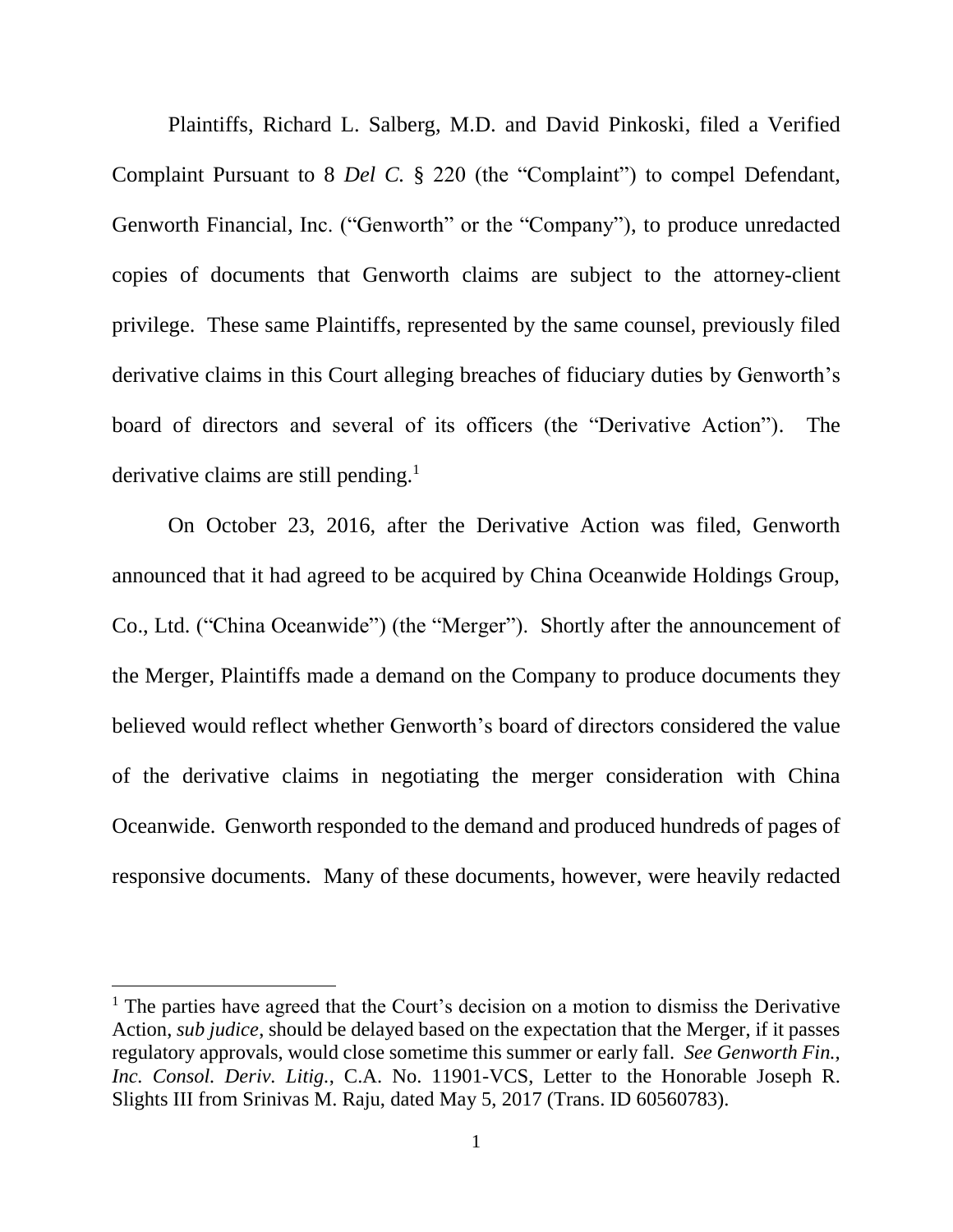in keeping with Genworth's assertion that their contents were protected by the attorney-client privilege.

Plaintiffs do not dispute that the Company likely has produced all documents responsive to their demand. The difficulty, of course, is that the documents are of little value to Plaintiffs given their heavily redacted state. To address this impasse, Plaintiffs invoke the well-known *Garner* fiduciary exception to the attorney-client privilege to argue that Genworth must produce unredacted documents. 2 The dispute between the parties, therefore, raises only the narrow legal issue of whether the *Garner* exception applies in these circumstances.

This is my decision after "trial" on a stipulated paper record. For the reasons that follow, I conclude that *Garner* does not aid the Plaintiffs in this instance to overcome Genworth's invocation of the attorney-client privilege. I agree with Plaintiff that most of the factors identified by *Garner* as relevant when assessing whether a fiduciary exception to the privilege should apply favor their position here. Even so, these factors are neither all-inclusive nor dispositive in every case. The attorney-client privilege does not lend itself to mechanistic analysis; the court's

 $\overline{a}$ 

<sup>2</sup> *Garner v. Wolfinbarger*, 430 F.2d 1093 (5th Cir. 1970), *cert denied*, 401 U.S. 974 (1971). Just as "*Daubert*" is now well-known to trial lawyers by that single name to personify the court's mandated gatekeeping function with respect to expert evidence, *see Daubert v. Merrell Dow Pharm.*, 509 U.S. 579 (1993), *"Garner"* is nearly as well-known to corporate litigators to embody the rule that, in certain instances, the attorney-client privilege will be unavailable to corporate fiduciaries who are defending claims brought against them by those to whom the fiduciary duty is owed.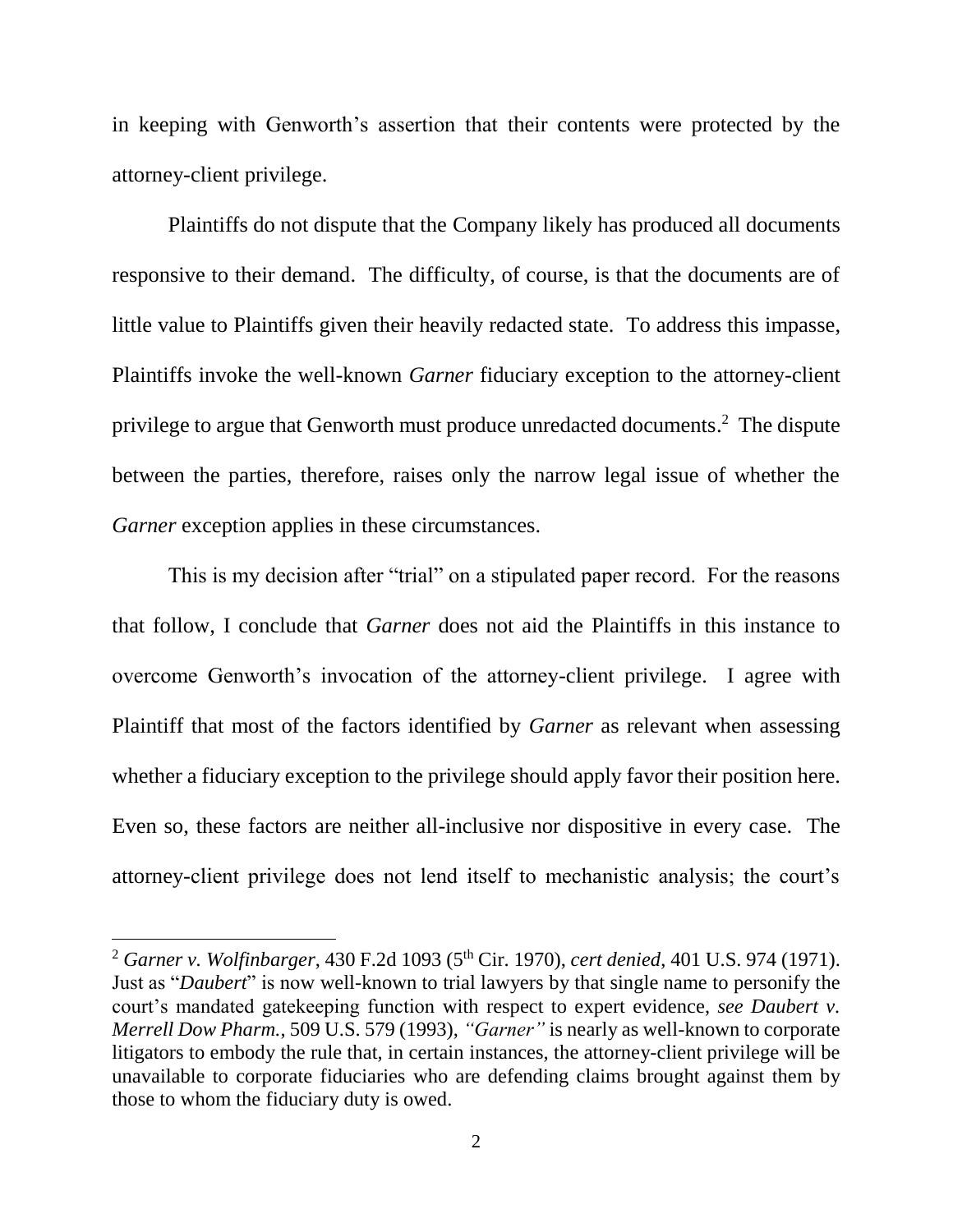assessment and enforcement of the privilege must take into account the relevant and unique circumstances of each case. Given that Plaintiff's demand for books and records seeks information directly related to separate claims they are actively litigating against the parties who have invoked the privilege, I am satisfied that they have failed to show good cause, at least for now, to overcome the privilege.

### **I. BACKGROUND**

The limited issue joined for decision in this action has enabled the parties to stipulate to most of the relevant facts. These are my findings based on the stipulated paper record submitted as evidence at trial.<sup>3</sup>

### **A. Parties**

 $\overline{\phantom{a}}$ 

Plaintiffs, Richard L. Salberg, M.D. and David Pinkoski, hold and have continuously held shares of Genworth common stock since October 2008 and April 2009, respectively. Defendant, Genworth, is a Delaware corporation with its principal executive offices in Richmond, Virginia. The Company offers a variety of financial services but specializes in writing several lines of insurance, including life, long-term care and mortgage insurance. The Company's common stock trades on the New York Stock Exchange under the symbol "GNW."

<sup>3</sup> *See Ruggles v. Riggs*, 477 A.2d 697, 705–06 (Del. 1984) ("[I]t has long been a principles of law in this State that . . . a judge may take judicial notice of the record and pleadings in the case before him . . .").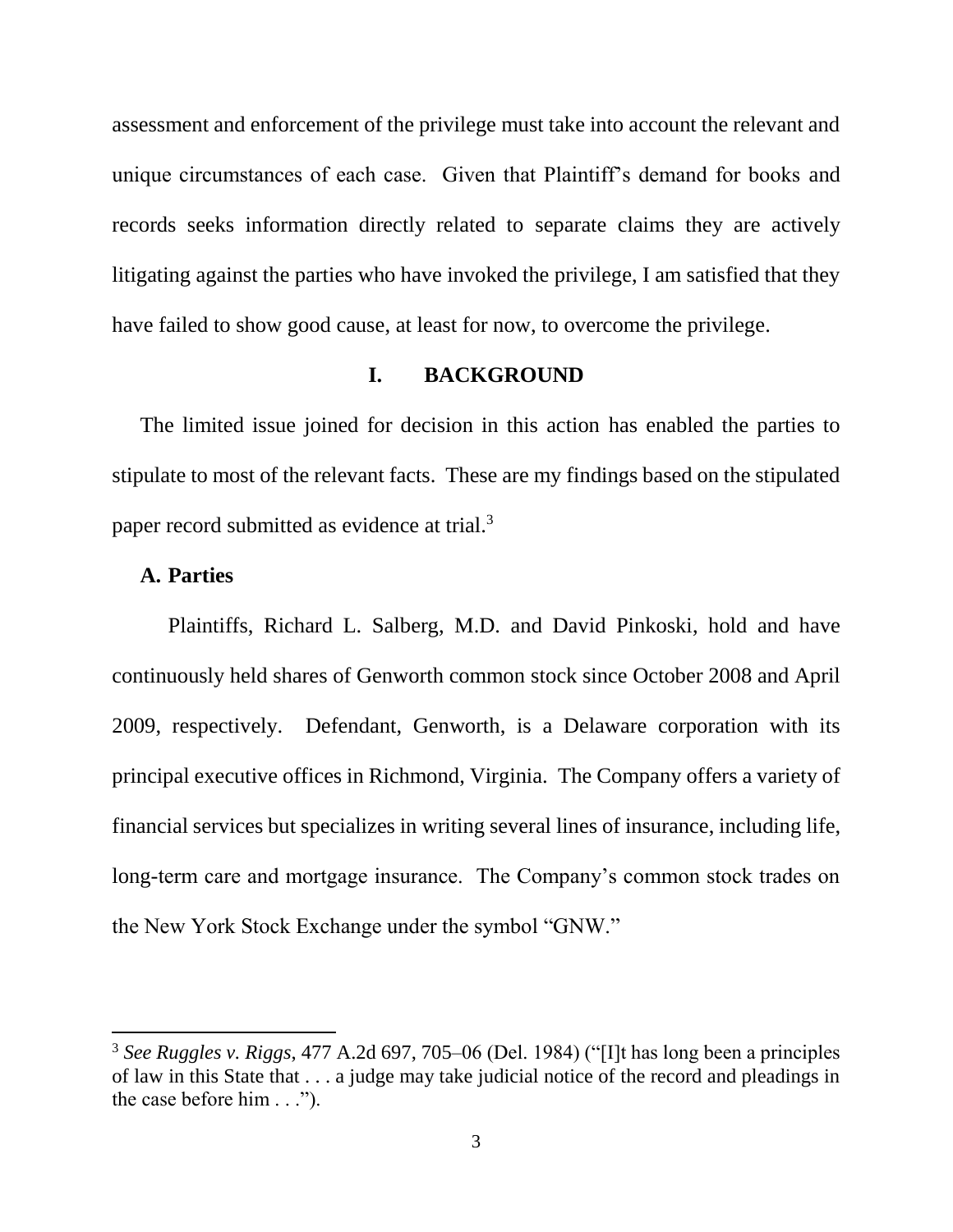#### **B. The Derivative Action**

Almost a year before making their Section 220 demand, the Plaintiffs in this action, represented by the same counsel, filed a Verified Stockholder Derivative Complaint in this Court on January 13, 2016. The complaint contained two counts for breach of fiduciary duty against the Genworth board of directors and several of its officers relating to alleged false and misleading statements made about the Company's Long-Term Care insurance business and related insurance reserves as well as its Australian mortgage insurance business. After amending their complaint twice, the operative complaint became the Verified Second Amended Stockholder Derivative Complaint filed on August 17, 2016.

Defendants filed a motion to dismiss on September 16, 2016. Briefing on the motion was scheduled to be completed on December 2, 2016. A little more than three weeks before that date, Plaintiffs filed a motion to stay. Their basis for seeking a stay was that the Company had announced just a few weeks earlier that it would be acquired by China Oceanwide in an all-cash transaction. The concern was that Plaintiffs' standing to pursue the Derivative Action would be extinguished by the Merger prior to the adjudication of the motion to dismiss. Defendants opposed the requested stay and urged the Court to take up their motion to dismiss. Ultimately, I denied the motion to stay both because the serious allegations against the Genworth officers and directors had been looming for quite some time and because the parties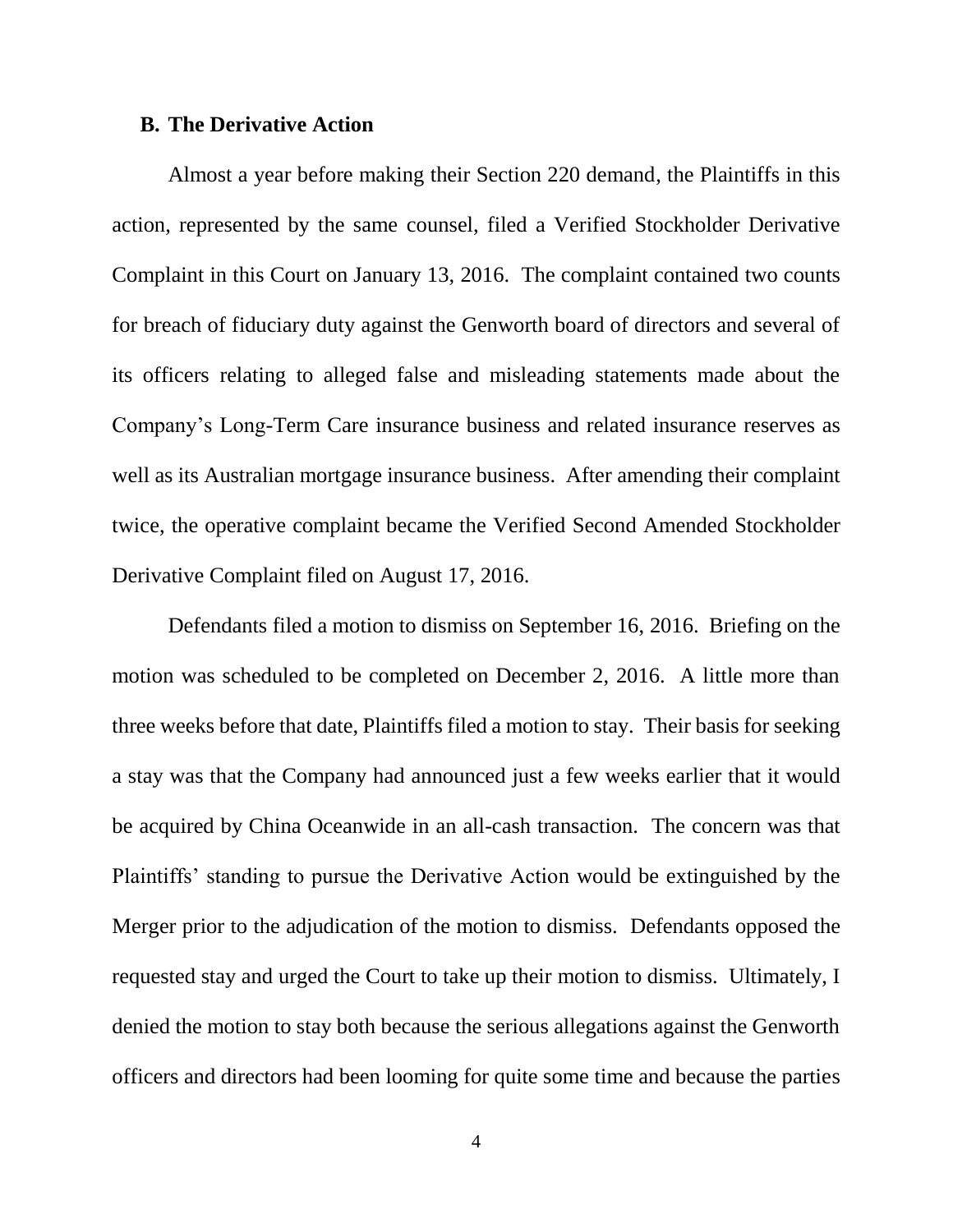had already substantially completed briefing on the motion to dismiss. After an amendment to the case scheduling order, oral argument on the motion to dismiss was held on February 20, 2017.

#### **C. The Section 220 Action**

Shortly after the announcement of the Merger in October 2016, and while the parties were briefing the motion to dismiss the Derivative Action, Plaintiffs made a Section 220 demand on Genworth by letter dated November 2, 2016. Plaintiffs sought books and records that would allow them to investigate the manner in which the Genworth board of directors valued the claims asserted in the Derivative Action in connection with the Merger. In response, the Company did not contest that Plaintiffs had satisfied the form and manner requirements of Section 220 and had stated a proper purpose. The Company did object to the scope of the demand but agreed to produce the minutes of certain meetings where the Genworth board discussed the value of the derivative claims in the context of the Merger.

The parties engaged in several meet-and-confer sessions in November 2016 during which the Company agreed to produce additional board and subcommittee meeting minutes as well as all materials presented to the board concerning the value of the claims asserted in the Derivative Action. In total, Genworth produced approximately 700 pages of documents to Plaintiffs. These documents, however, were heavily redacted based on assertions of attorney-client privilege. After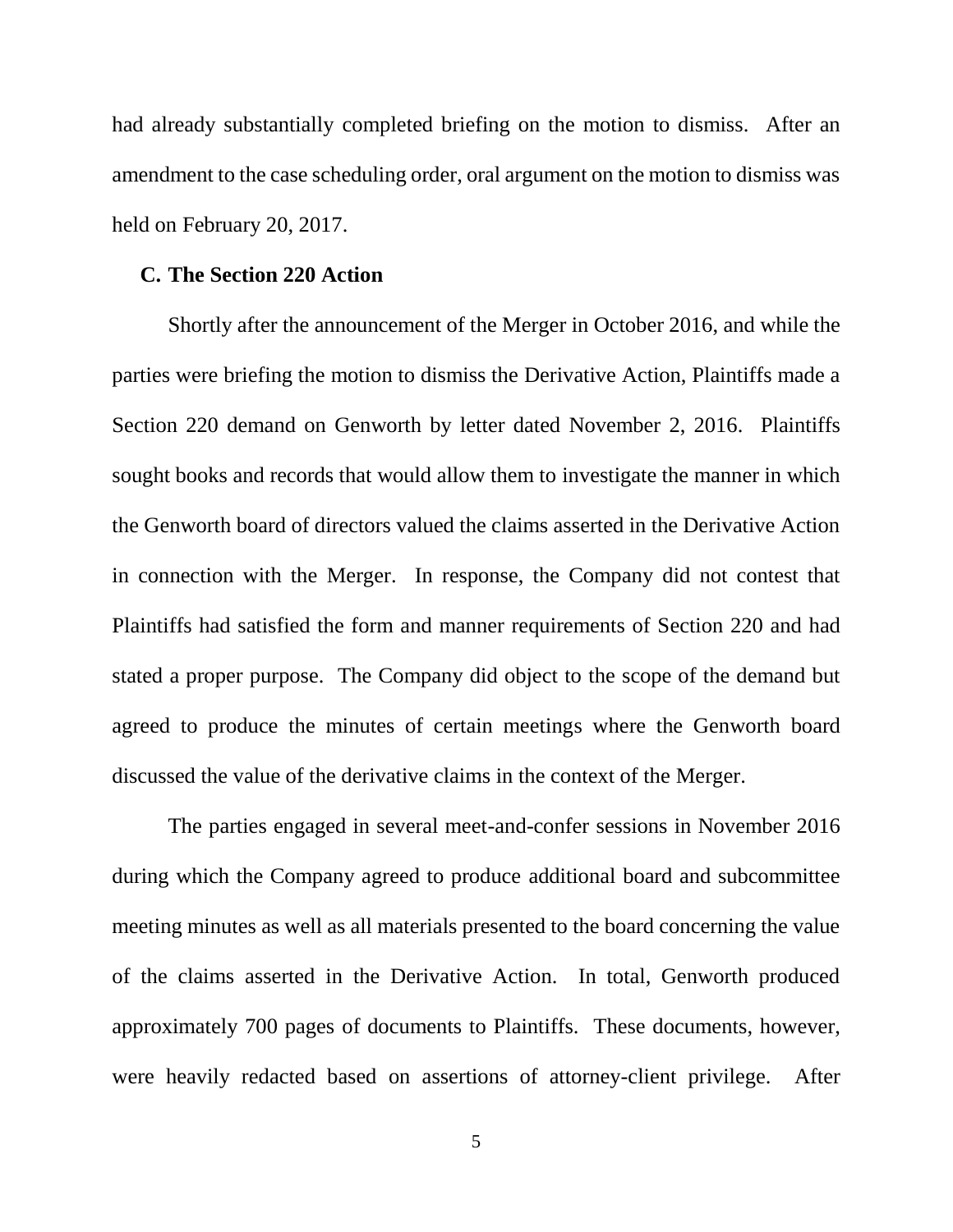discussions between counsel regarding the redactions were not productive, the Company maintained its assertion of privilege and provided Plaintiffs with a privilege log on January 11, 2017.

### **D. Procedural History**

Plaintiffs filed their Section 220 Complaint on January 12, 2017, seeking an order compelling Genworth to permit Plaintiffs to inspect unredacted copies of the books and records, or portions thereof, withheld on privilege grounds. The parties' pretrial briefs presented a single issue for decision: whether the *Garner* fiduciary exception should preclude Genworth from redacting documents for privilege. The trial was held on May 1, 2017.

#### **II. ANALYSIS**

#### **A. The Attorney-Client Privilege and the** *Garner* **Fiduciary Exception**

It is well settled in our law that the attorney-client privilege is "critical to encourage full and frank communication between attorneys and their clients and thereby promote broader public interests in the observance of law and administration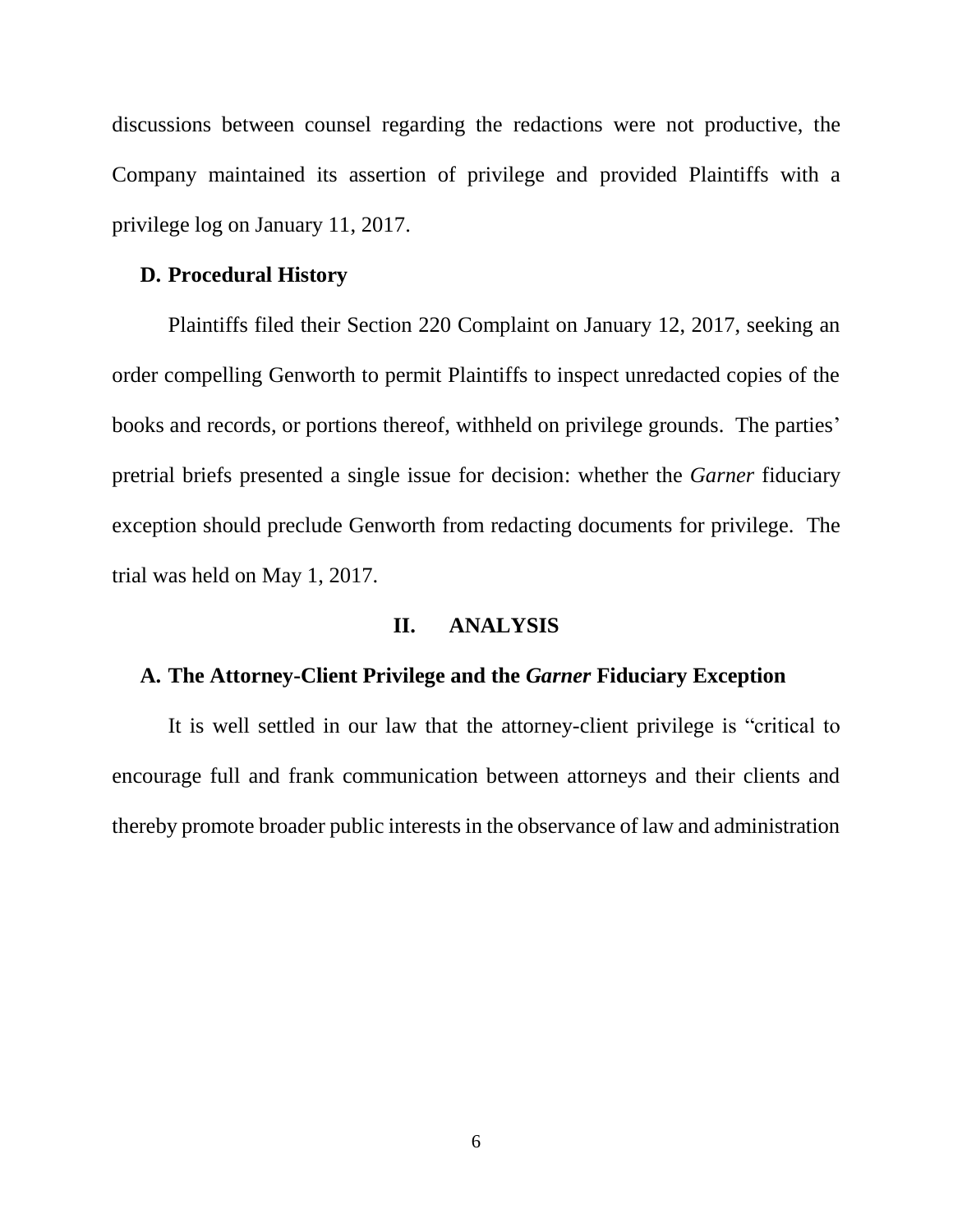of justice . . ."<sup>4</sup> This rationale holds true in cases where the client is a corporation.<sup>5</sup>

The attorney-client privilege, rooted in common law principles, is now codified in

Delaware Rule of Evidence 502(b), which provides:

A client has a privilege to refuse to disclose and to prevent any other person from disclosing confidential communications made for the purpose of facilitating the rendition of professional legal services to the client (1) between the client or the client's representative and the client's lawyer or the lawyer's representative, (2) between the lawyer and the lawyer's representative, (3) by the client or the client's representative or the client's lawyer or a representative of the lawyer to a lawyer or a representative of a lawyer representing another in a matter of common interest, (4) between representatives of the client or between the client and a representative of the client, or (5) among lawyers and their representatives representing the same client.<sup>6</sup>

While our law embraces the attorney-client privilege and recognizes its importance to the proper administration of justice, it cannot be forgotten that the

privilege represents "an exception to the usual rules requiring full disclosure and

[that] its scope can be limited where circumstances so justify."<sup>7</sup> To be sure, "the

l

<sup>4</sup> *Wal-Mart Stores, Inc. v. Indiana Elec. Workers Pension Trust Fund IBEW* ("*Wal-Mart II*"), 95 A.3d 1264, 1278 (Del. 2014) (quoting *Upjohn Co. v. United States*, 449 U.S. 383, 389 (1981)) (internal quotation marks omitted). *See also Riggs Nat. Bank of Washington, D.C. v. Zimmer*, 355 A.2d 709, 713 (Del. Ch. 1976) ("Thus, the purpose of the attorneyclient privilege is to foster the confidence of the client and enable him to communicate without fear in order to seek legal advice. This is indeed important.") (citing *Valente v. Pepsico, Inc.*, 68 F.R.D. 361, 367 (D. Del. 1975)).

<sup>5</sup> *Id.* 

 $6$  D.R.E. 502(b).

<sup>7</sup> *Riggs*, 355 A.2d at 713 (internal citation omitted).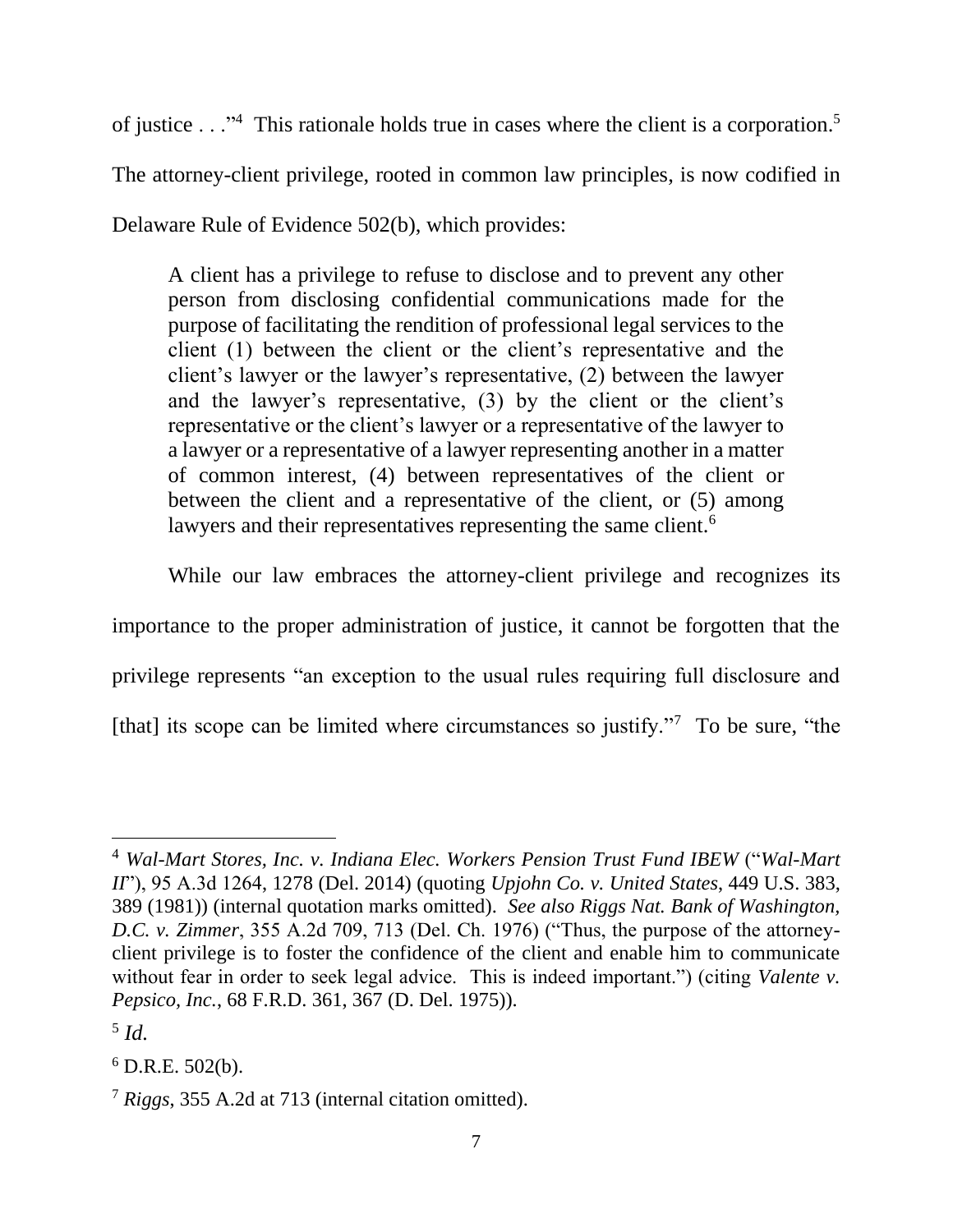privilege is not absolute."<sup>8</sup> Indeed, this reality is explicitly recognized in DRE 502 itself.<sup>9</sup>

In addition to the codified exceptions to the attorney-client privilege, Delaware recognizes "an oft-invoked exception [that] applies in suits by minority shareholders."<sup>10</sup> This exception—the celebrated "*Garner* fiduciary exception" recognizes that "where the corporation is in suit against its stockholders on charges of acting inimically to stockholder interests, protection of those interests as well as those of the corporation and of the public require that the availability of the privilege be subject to the right of the stockholders to show 'good cause' why the privilege should not apply."<sup>11</sup> Our Supreme Court has adopted the *Garner* fiduciary exception in both plenary actions and Section 220 actions.<sup>12</sup>

In keeping with the important policy rationales that justify the attorney-client privilege, "the *Garner* fiduciary exception to the attorney-client privilege is narrow,

 $\overline{a}$ 

<sup>8</sup> *Grimes v. DSC Commc'ns Corp.*, 724 A.2d 561, 568 (Del. Ch. 1998) (internal quotation marks and citation omitted).

 $9$  D.R.E. 502(d) (listing exceptions to the rule of privilege).

<sup>10</sup> *Grimes*, 724 A.2d at 568 (internal quotation marks and citation omitted).

<sup>11</sup> *Id.* (citing *Garner*, 430 F.2d at 1103–04).

<sup>12</sup> *Wal-Mart II*, 95 A.3d at 1278.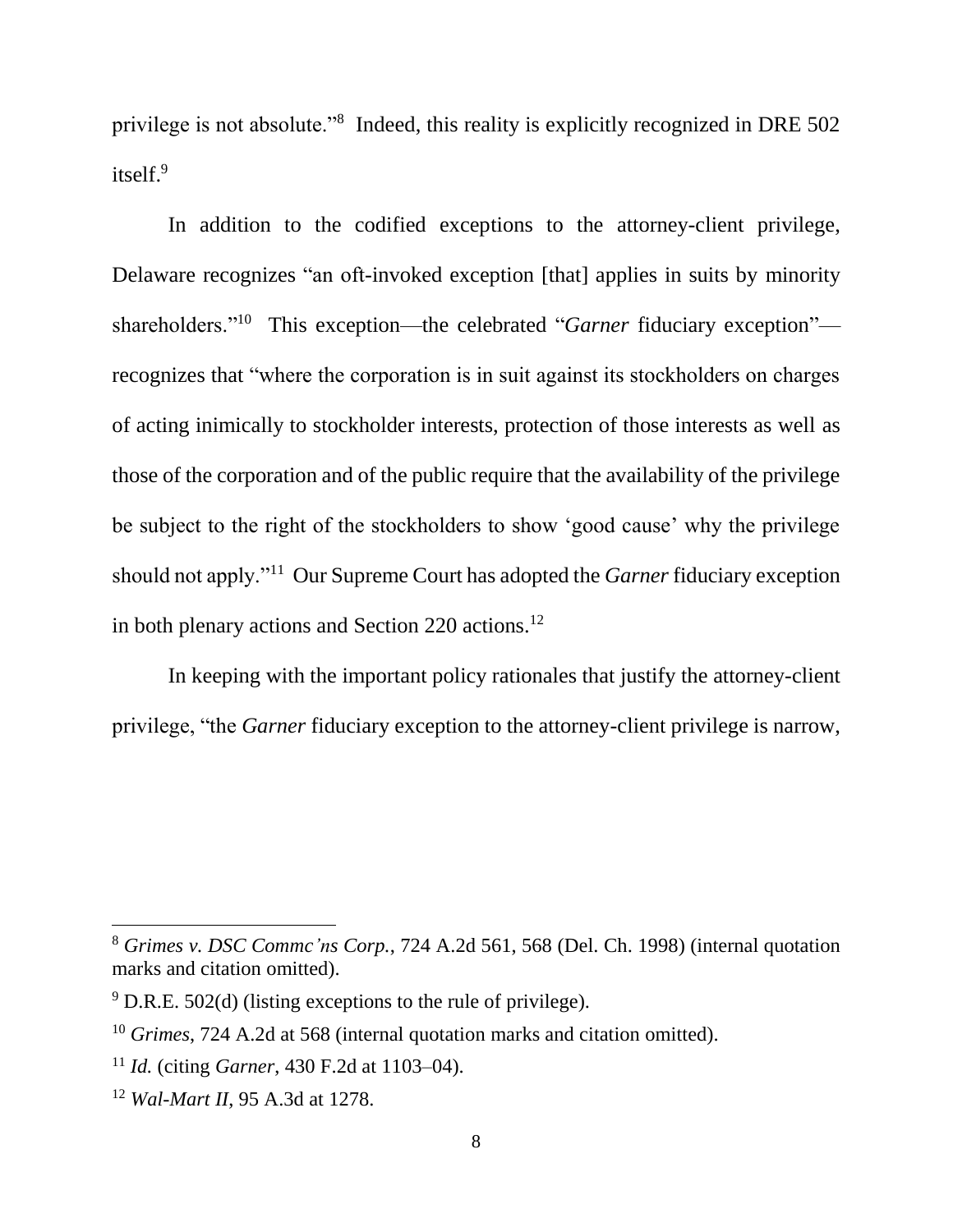exacting, and intended to be very difficult to satisfy."<sup>13</sup> The plaintiff stockholder must carry a burden of showing "good cause" to overcome the privilege.<sup>14</sup>

Genworth's sole basis for refusing to produce unredacted copies of the books and records Plaintiffs seek here is that Plaintiffs have failed to show "good cause" to overcome the otherwise properly invoked attorney-client privilege. Plaintiffs, of course, disagree. In resolving this dispute, I have remained mindful of our Supreme Court's admonition that the goal of the "good cause" inquiry is to achieve "a proper balance between legitimate competing interests."<sup>15</sup>

# **B. The Good Cause Factors**

*Garner* sets forth an illustrative, though not exhaustive, list of factors a court may consider when determining whether good cause exists to invoke the fiduciary exception. *Garner* lists the following factors:

(1) the number of shareholders and the percentage of stock they represent; (2) the bona fides of the shareholders; (3) the nature of the shareholders' claim and whether it is obviously colorable; (4) the apparent necessity or desirability of the shareholders having the information and the availability of it from other sources; (5) whether, if the shareholders' claim is of wrongful action by the corporation, it is of action criminal, or illegal but not criminal, or of doubtful legality; (6) whether the communication related to past or to prospective actions; (7) whether the communication is of advice concerning the litigation itself; (8) the extent to which the communication is identified versus the

<sup>13</sup> *Id.*

<sup>14</sup> *In re Lululemon Athletica Inc. 220 Litig.*, 2015 WL 1957196, at \*10 (Del. Ch. Apr. 30, 2015).

<sup>15</sup> *Wal-Mart II*, 95 A.3d at 1278.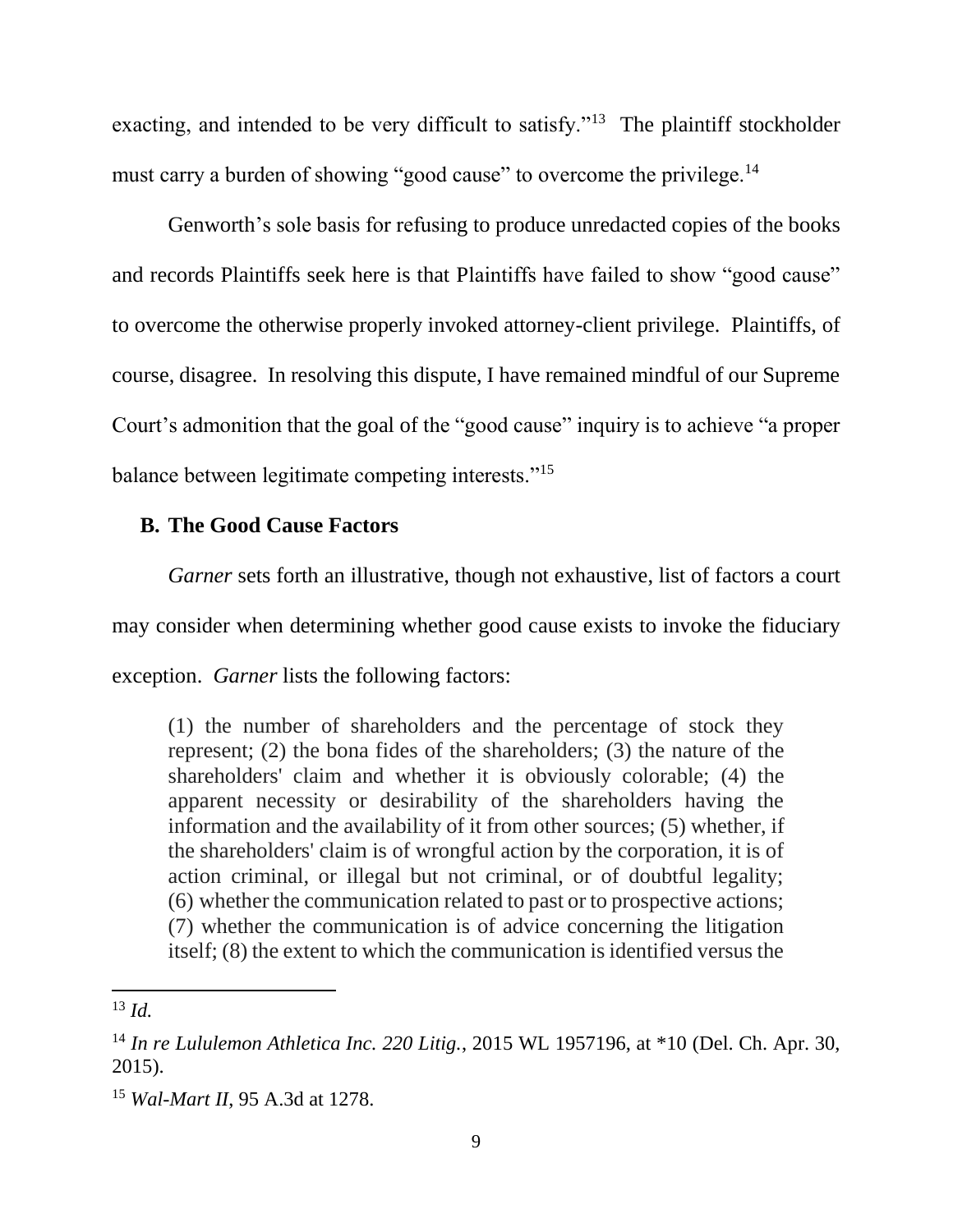extent to which the shareholders are blindly fishing; (9) the risk of revelation of trade secrets or other information in whose confidentiality the corporation has an interest for independent reasons.<sup>16</sup>

The court's purpose in considering these factors is to conduct a "balancing test . . . to determine whether the balance tips in favor of disclosure or nondisclosure."<sup>17</sup> While any or all of these factors, among others, may be relevant in the court's analysis, Delaware courts have identified three as having "particular significance."<sup>18</sup> They are: "(1) the colorability of the claim; (2) the extent to which the communication is identified versus the extent to which the shareholders are blindly fishing; and (3) the apparent necessity or desirability of shareholders having the information and availability of it from other sources."<sup>19</sup> In addition to these three

<sup>16</sup> *Garner*, 430 F.2d at 1104. Despite the relatively recent express adoption of the *Garner* framework by our Supreme Court for both plenary and Section 220 actions, Delaware courts have a long history of utilizing the framework as a "workable and logical" approach to analyzing claims of attorney-client privilege in the context of stockholder litigation. *See Lee v. Engle*, 1995 WL 761222 (Del. Ch. Dec. 15, 1995) ("Although not a binding case, this Court adopted and consistently has followed *Garner v. Wolfinbarger*. . ."); *Zirn v. VLI Corp.*, 621 A.2d 773, 782–83 (Del. 1993) (determining whether plaintiff was entitled to production of documents prepared in anticipation of litigation by analyzing "good cause" factors set forth in *Garner*); *Deutsch v. Cogan*, 580 A.2d 100, 105 (Del. Ch. 1990) (stating that while not binding on this court, Delaware courts have consistently followed *Garner*); *Sealy Mattress Co. of New Jersey, Inc. v. Sealy Inc.*, 1987 WL 12500 (Del. Ch. June 19, 1987) (following the *Garner* framework for determining whether plaintiffs have shown "good cause" that the attorney-client privilege should not apply).

<sup>17</sup> *In re Fuqua Indus., Inc.*, 2002 WL 991666, at \*4 (Del. Ch. May 2, 2002) (quoting *Deutsch*, 580 A.2d at 105).

 $18$  *Id.* 

<sup>19</sup> *Id.* (citing *Sealy*, 1987 WL 12500, at \*3); *de Vries v. Diamante Del Mar, L.L.C.*, 2015 WL 3534073, at \*7 (Del. Ch. June 3, 2015) (Master's Report), *adopted*, 2015 WL 3902623 (Del. Ch. June 18, 2015).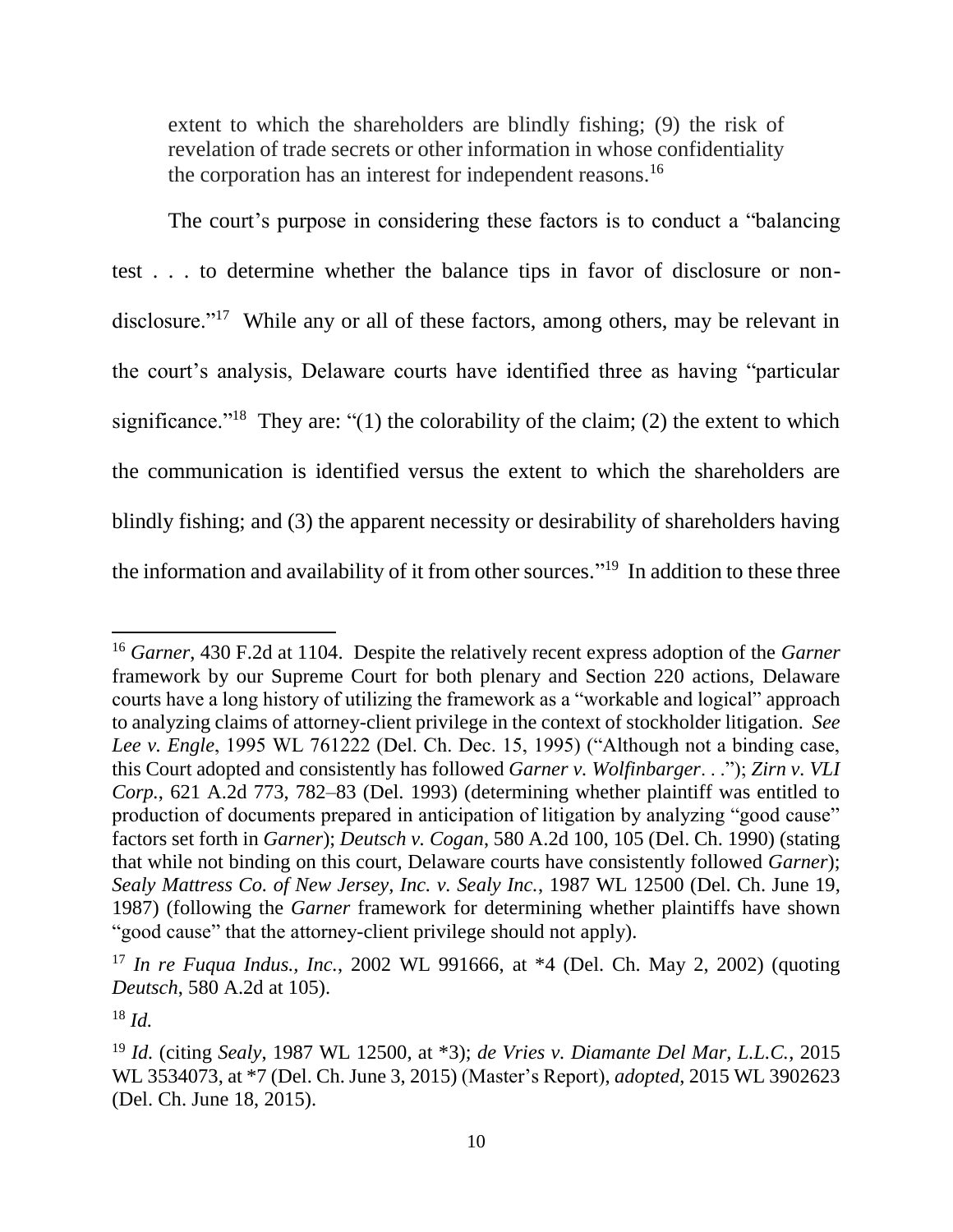factors, the parties have focused heavily on *Garner*'s seventh factor: "whether the communication is of advice concerning the litigation itself."

# **C. Plaintiffs have Failed to Show "Good Cause" under** *Garner*

Genworth takes issue with Plaintiffs on only two of the relevant factors. For instance, Genworth does not dispute that Plaintiffs have precisely identified the documents at issue and thus are not blindly fishing. Likewise, Genworth does not contend that Plaintiffs have other sources from which they can obtain the information they seek. Instead, Genworth pushes back on the colorability of the Plaintiffs' claim as well as whether the privileged communications reflect "advice concerning the litigation itself." I address these arguments in turn.

#### **1. Plaintiffs Have Stated a Colorable Claim**

Genworth argues that Plaintiffs have failed to allege an "obviously colorable" claim for breach of fiduciary duty relating to the board's analysis of the derivative claims when considering the Merger. In this regard, Genworth notes that under *Corwin v. KKR Financial Holdings LLC*, <sup>20</sup> the fully informed and uncoerced vote of stockholders would "cleanse" all price and process claims arising from the Merger. Genworth then contends that even if the vote did not cleanse the price and process claims, Plaintiffs have not alleged sufficient facts to support a finding that the directors breached their fiduciary duties. Plaintiffs counter by invoking the proper

<sup>20</sup> 125 A.3d 304 (Del. 2015).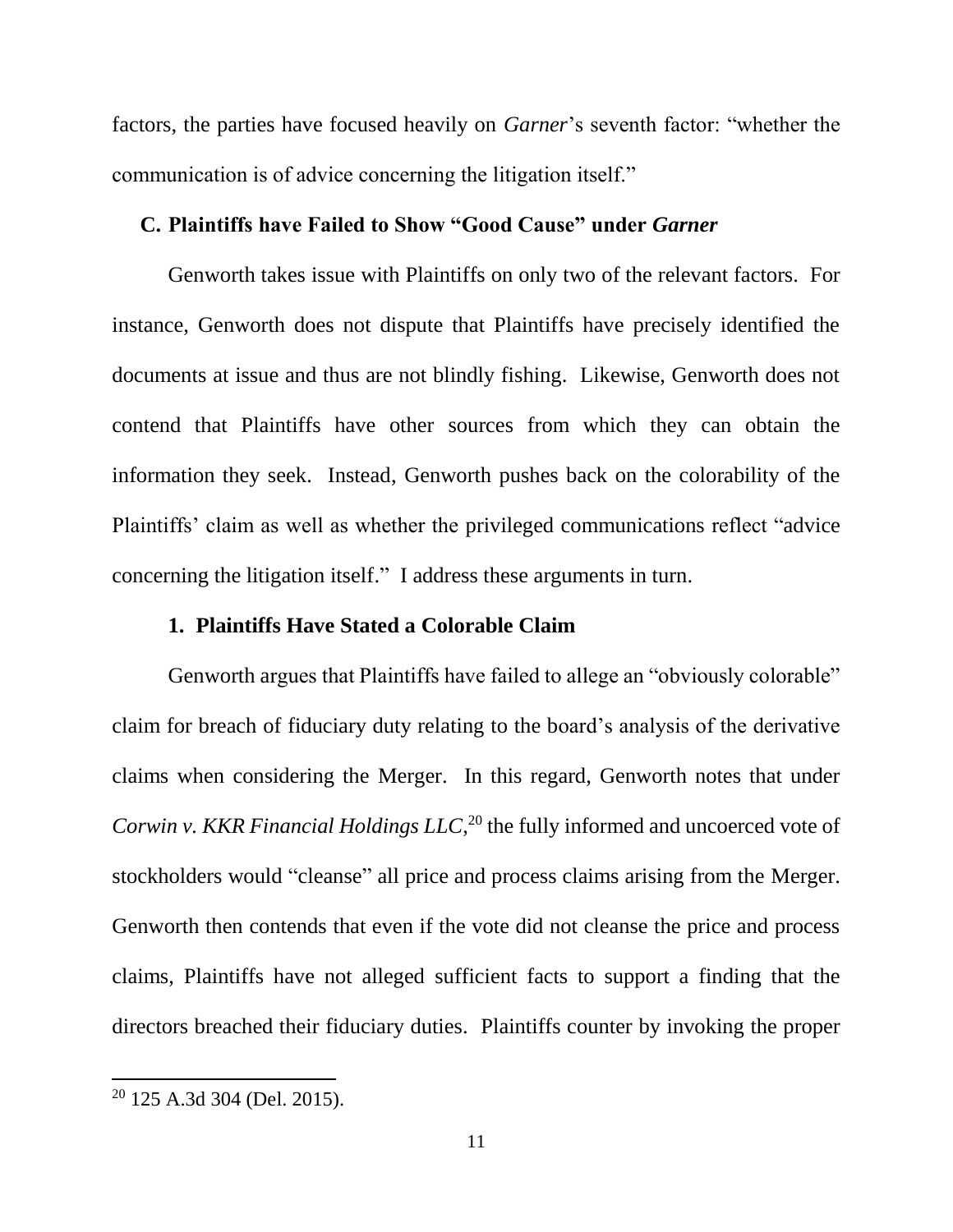purpose standard under Section 220 and argue that they have "clearly stated a credible basis from which the Court may infer possible mismanagement or wrongdoing."<sup>21</sup>

In the context of this Section 220 action, I agree with Plaintiffs that the "colorability" of their claim must be assessed under the standard that applies here— "credible basis"—a standard that has notoriously been described as "the lowest possible burden of proof."<sup>22</sup> Plaintiffs have alleged in the Derivative Action that Genworth's fiduciaries failed to oversee, detect and prevent fraudulent conduct in two of Genworth's business lines. The Company maintains that its board ascribed no value to those claims when negotiating for merger consideration. Plaintiffs have challenged that position and, *inter alia*, point to the serious allegations of systemic fraud that have been levelled against the Company in connection with its long-term care insurance and Australian mortgage insurance lines. Given the serious nature of the underlying conduct, and the significant harm that Plaintiffs allege to have been

<sup>21</sup> Pls.' Opening Pre-Trial Br. 11. *See de Vries*, 2015 WL 3534073, at \*7 (holding that when a stockholder asserts corporate wrongdoing as its proper purpose for demanding books and records the stockholder need only state a 'credible basis' from which the Court may infer possible mismanagement and wrongdoing."); *see also*, *Lululemon*, 2015 WL 1957196, at \*11 (same).

<sup>22</sup> *Seinfeld v. Verizon Commc'ns, Inc.*, 909 A.2d 117, 123 (Del. 2006) ("[T]he 'credible basis' standard sets the lowest possible burden of proof. The only way to reduce the burden of proof further would be to eliminate any requirement that a stockholder show *some evidence* of possible wrongdoing.") (emphasis in original).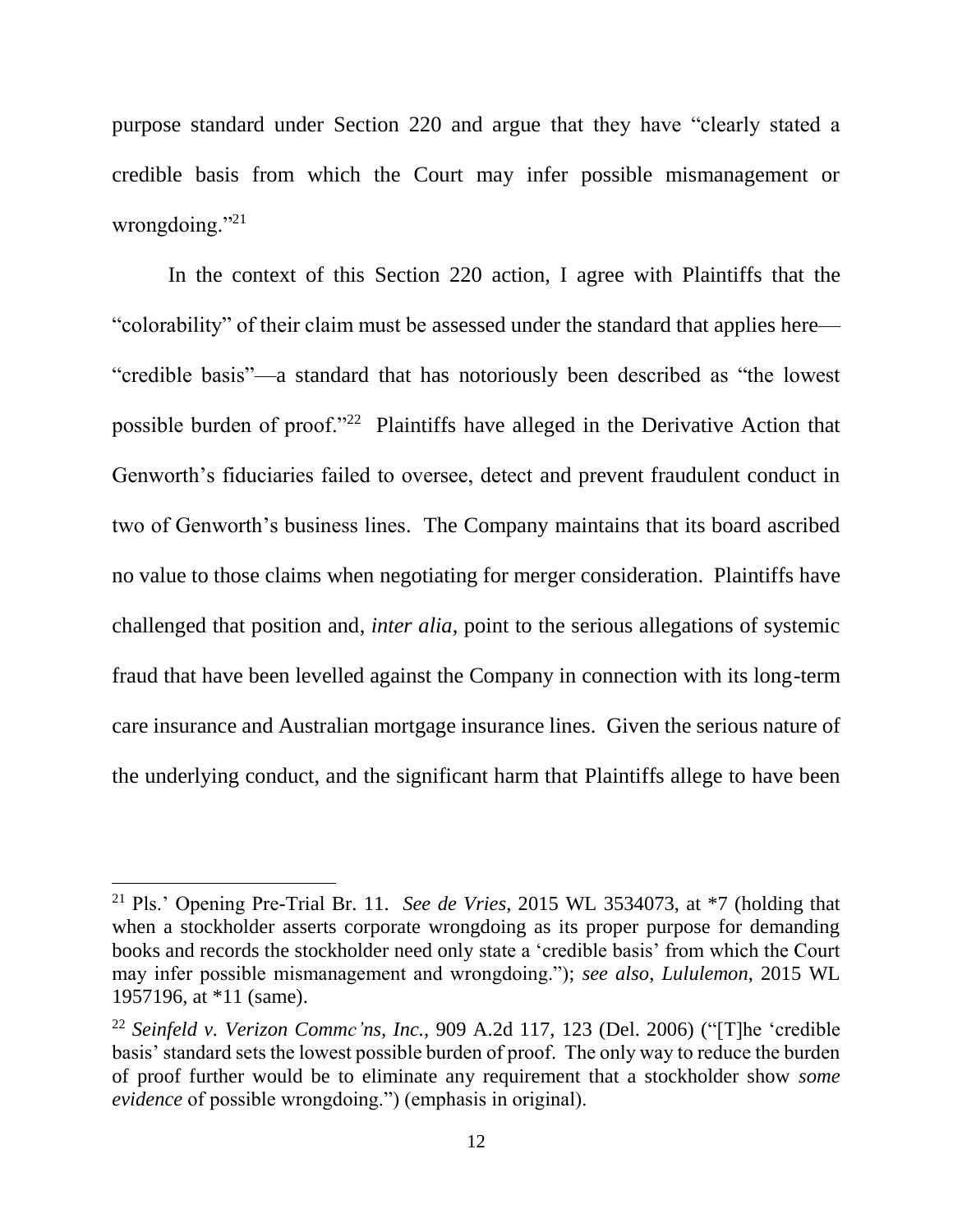caused by the failure of oversight with respect to this conduct, Plaintiffs question the Company's assertion that its board deemed the derivative claim to be worthless.

To be clear, the strength of Plaintiffs' claims in the Derivative Action as measured against Chancery Rule 12(b)(6) or Rule 23.1 standards is not at issue here. The question is whether Plaintiffs have articulated a credible basis from which the Court may infer possible mismanagement or wrongdoing in connection with the Genworth board's evaluation of the derivative claims during the negotiation of the Merger. I am satisfied that they have. Accordingly, in the context of this Section 220 action, Plaintiffs have also demonstrated a colorable claim under *Garner.*<sup>23</sup>

# **2. The Communications Contain Advice Regarding the Derivative Action**

Genworth next argues that the communications that have been redacted from the produced documents reflect advice concerning the litigation itself. Plaintiffs' initial response is that this *Garner* factor does not fit here because the advice the board received related to the Derivative Action, not the direct breach of fiduciary duty action they are contemplating with respect to the Merger. Genworth does not directly address this argument but instead focuses on the impropriety of derivative

 $23$  I note that Genworth did not initially object to producing documents to Plaintiffs on the ground that Plaintiffs had not stated a proper purpose or a credible basis to infer wrongdoing or mismanagement. That argument came later in response to the filing of this Section 220 action.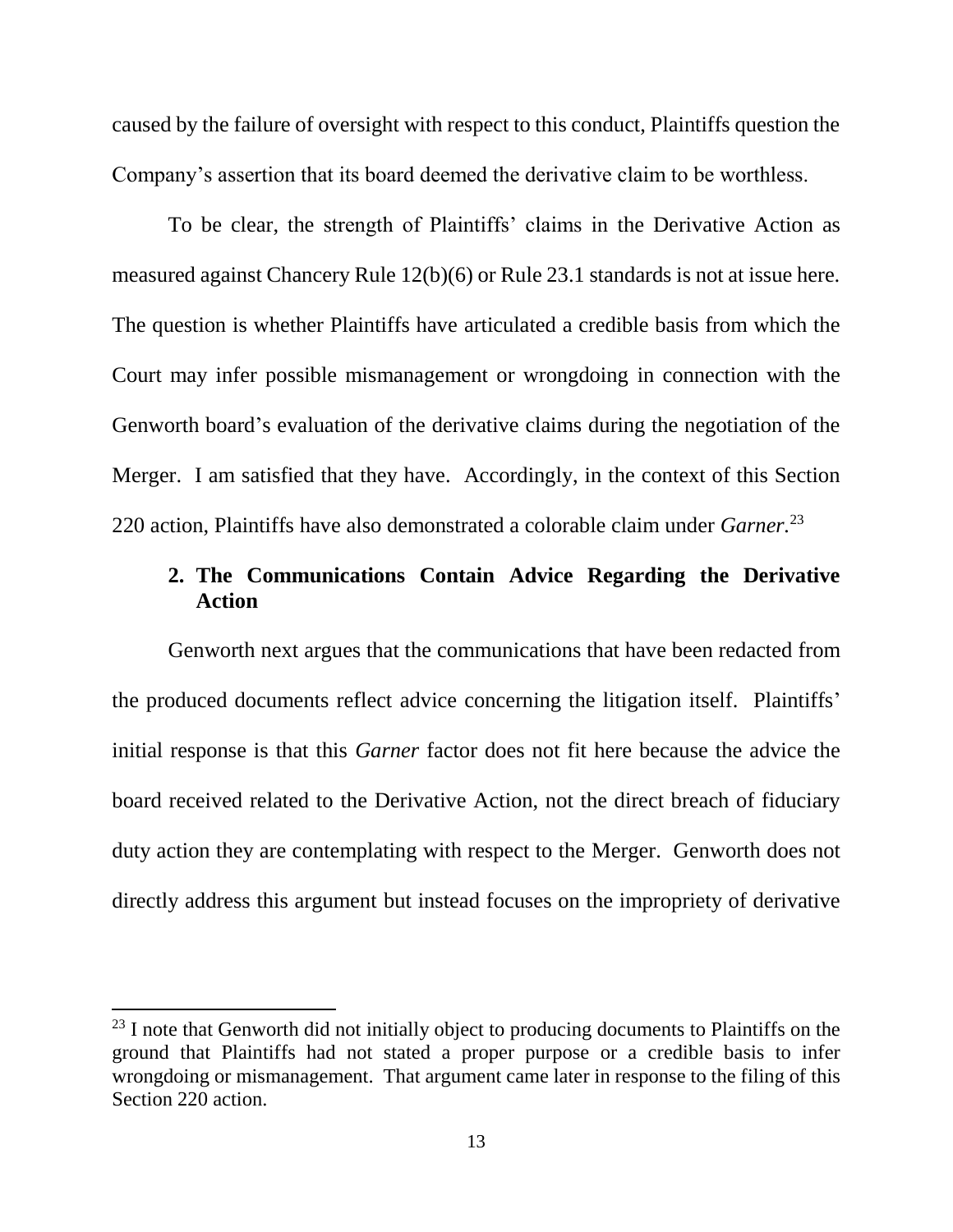plaintiffs securing information through a Section 220 action that they inarguably could not secure through discovery in the underlying derivative litigation.

At first glance, it is difficult to quarrel with Plaintiffs' reading of *Garner*'s seventh factor. The litigation to which the privileged communications directly relate is not this litigation or the litigation Plaintiffs are thinking of bringing. But the Garner factors are not "talismanic."<sup>24</sup> In every case, the court must make "a particular judgment . . . in light of the general role played by the lawyer-client privilege, and all of the specifics of the case, whether production of withheld materials is warranted."<sup>25</sup> Here, these same Plaintiffs are the plaintiffs in the Derivative Action. They are represented in both actions by the same counsel. They have initiated this action to gain access to privileged documents that they undeniably would not have access to through discovery in the Derivative Action.<sup>26</sup> While I take Plaintiffs at their word that they seek the documents to investigate potential direct claims relating to the Merger, the fact remains that the documents undoubtedly will contain the mental impressions and assessments of the defendants and defense counsel in the Derivative Action regarding the strengths and weaknesses of the

l

<sup>24</sup> *Cole v. Wilmington Materials, Inc.*, 1993 WL 257415, at \* 2 (Del. Ch. July 1, 1993).

<sup>25</sup> *Id. See also Tabas v. Bowden*, 1982 WL 17820, at \*2 (Del. Ch. Feb. 16, 1982) ("[e]ach case involving the attorney-client privilege turns on its own facts . . .").

<sup>26</sup> *Cf. Khanna v. Covad Comm'cns Gp., Inc.*, 2004 WL 187274, at \*9 (Del. Ch. Jan. 23, 2004) ("A Section 220 action is not a substitute for discovery under the rules of civil procedure.").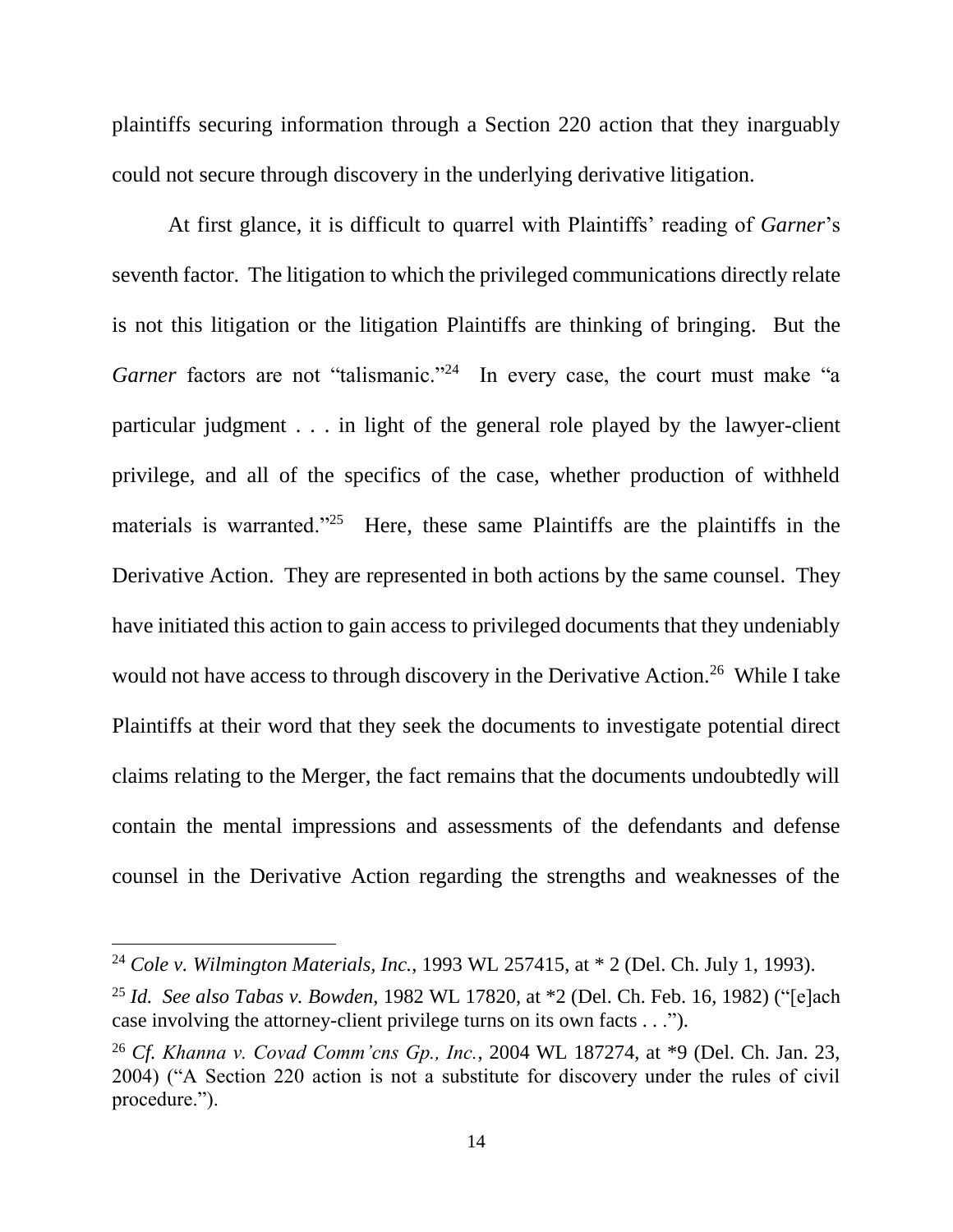derivative claims. The Company's board is understandably concerned that the production of these most sensitive documents will give Plaintiffs an unfair advantage in the Derivative Action. One can hardly blame them.

Plaintiffs attempt to allay this concern by noting that all constituencies expect the Merger to close during the summer or early fall of this year and, when it does close, Plaintiffs' derivative standing will be extinguished. Genworth, in response, poses the question: why not wait to see if the Merger closes before determining whether privileged books and records that reflect a party's analyses of pending claims should be produced to the adverse party? Plaintiffs' best argument against waiting is that Genworth is in the midst of negotiating a settlement of related securities claims brought in the Eastern District of Virginia and that the release of those claims could prejudice their rights to proceed here on a direct claim relating to the Merger. They also contend that they might need access to the privileged information in order to oppose any proposed settlement. During closing arguments, Genworth's counsel, also counsel to the Company in the Virginia securities action, was quick with the riposte that any releases sought in the securities action "are going to relate to Section 14 (a), and 14 (a) alone.<sup>227</sup> Counsel continued, "[w] e do not

<sup>27</sup> Trial Tr. 29.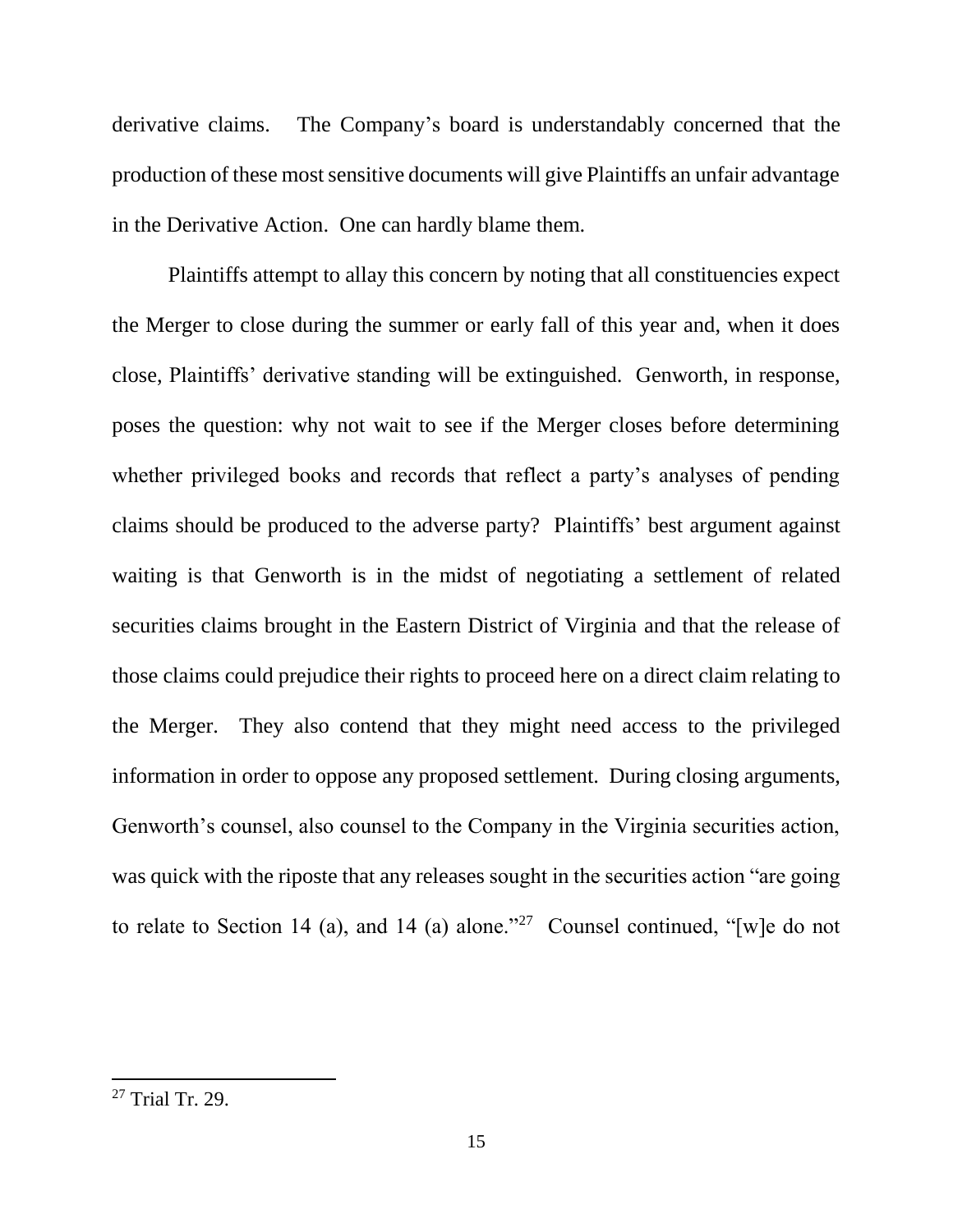believe the Court could grant anything more because the claims didn't have anything more, and we're not going to ask for anything more."<sup>28</sup>

I noted at argument that Genworth's counsel's representations regarding the scope of the settlement in the securities case reflected "an important concession."<sup>29</sup> With that concession, I am satisfied that Plaintiffs do not require access to the Company's privileged attorney-client communications regarding the strengths and weaknesses of Plaintiffs' derivative claims in order to protect themselves or other stockholders in connection with the settlement of the federal securities action. There is simply no reason, then, not to wait to see what happens with the Merger. If the transaction closes, and the Derivative Action goes away, then there will be ample time for Plaintiffs to discover whether the Genworth board adequately considered the value of the derivative claims when negotiating merger consideration should they choose to bring direct claims relating to the Merger. If, for some reason, the Merger does not close, then there will be no basis under Section 220 or otherwise to compel the defendants in the Derivative Action to produce to their adversary the privileged communications they engaged in with their attorneys regarding the *bona fides* of the claims they are defending.

<sup>28</sup> Trial Tr. 29–30.

 $29$  Trial Tr. 30.